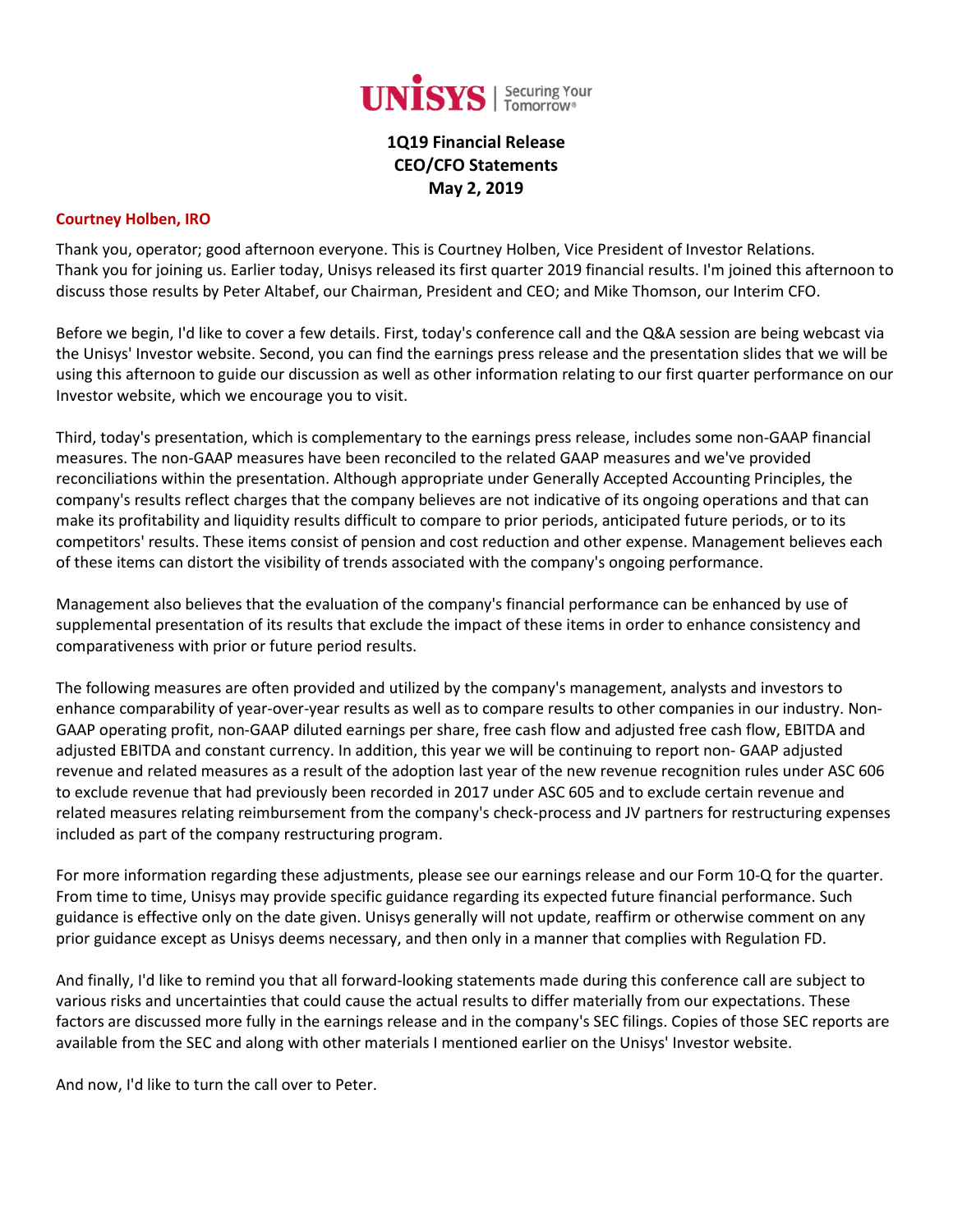#### **Peter Altabef, CEO**

Thank you, Courtney; and thank you all for joining us to review our first quarter financial results. Before I begin my remarks, I'd like to welcome Mike Thomson to the call today. Mike has been a key member of the team since he joined the company a little over three years ago. And we welcome him to his new role as Interim CFO and look forward to his active participation in the discussion today.

Our key goal for the year has been to capitalize on our go-to market momentum from 2018 by continuing to execute against our strategy of leveraging our IP and related solutions, while also using security to differentiate our offerings. We are pleased to report that we saw continued progress with this in the first quarter. First quarter revenue was \$695.8 million versus \$708.4 million from the prior-year period. But that period reflected \$53 million of additional revenue recorded upon the adoption of the required accounting change that Mike will discuss in more detail.

Total company non-GAAP adjusted revenue grew 5.9%. This is the highest quarterly rate we have seen since 2014. Services revenue grew 7.7% year-over-year and Services non-GAAP adjusted revenue grew 7.3%; marking the fourth consecutive quarter of growth for the segment and the highest quarterly growth since 2003.

Revenue growth for both the total company and Services segment was even higher on a constant currency basis. And Mike will provide those details shortly. While we're also seeing momentum with contract signings in the U.S. Federal sector, those signings included the largest two contracts the companies signed in the first quarter, and we believe that sector is on target to see very strong revenue growth for the year.

Additionally, although technology revenue was down year-over-year as expected and reported margins were down due to the accounting impact in the prior-year period, technology non-GAAP adjusted operating profit dollars increased 1.4% year-over-year.

We're pleased to see continued momentum with new business signings. New business total contract value, or TCV, grew 3% year-over-year in the first quarter and new business annual contract value or ACV was up 20%. New business pipeline was up 5% year-over-year. As we have discussed, 2019 has a lighter renewal schedule than 2018, and that was also true for the first quarter. Additionally, as you may recall, we had a very strong quarter of growth in TCV and ACV in the first quarter of 2018. In that period, we signed our largest contract in over a decade, which cost TCV to more than double year-over-year.

As a result first quarter 2019 total TCV and ACV were down 30% and 25% year-over-year, respectively. However and approximately \$990 million TCV for the quarter was at the highest level we have seen since the first quarter of last year. Additional, total company pipeline was up 3% year-over-year. We are raising guidance for the full year 2019 for non-GAAP adjusted revenue and our reaffirming guidance for non-GAAP operating profit margin and adjusted EBITDA margin.

Mike will provide more color on this and on the financial performance of the company in general shortly. First though, I wanted to give you some more insight into the business. At the segment level, as I noted, we saw a strong continued growth in Services revenue. We have spoken about it in recent calls about our scalable and repeatable strategy and productized offerings across the company, including Unisys InteliServe and Unisys CloudForte within Services. Just yesterday, we announced that Unisys CloudForte is now available for hybrid cloud environments, encompassing private clouds and conventional datacenter resources as well as public clouds. This new solution complements Unisys CloudForte solutions that Unisys has already launched for Amazon Web Services or AWS and Microsoft Azure on the cloud environments.

While we again saw impact for new business on margins, we remain focused on continuing to increase the efficiency of our Services delivering into. Our ratio of managed devices to full-time equivalence in our cloud and infrastructure services improved by 8% year-over-year in the first quarter. And we continue our efforts to implement more effective AI and automation. We're specifically focused on increasing our automation resolution over the course of the year.

Moving to our Technology segment, as I noted, although non-GAAP adjusted Technology revenue for the first quarter was down slightly year-over-year, Technology non-GAAP adjusted profit dollars was up 1.4% year-over-year. Technology is a core part of our strategy to help clients with their digital transformations. We have a number of initiatives, including monetizing user interfaces or user experiences, furthering our integration with emerging technology such as AI and blockchain and leading with a cloud-first approach.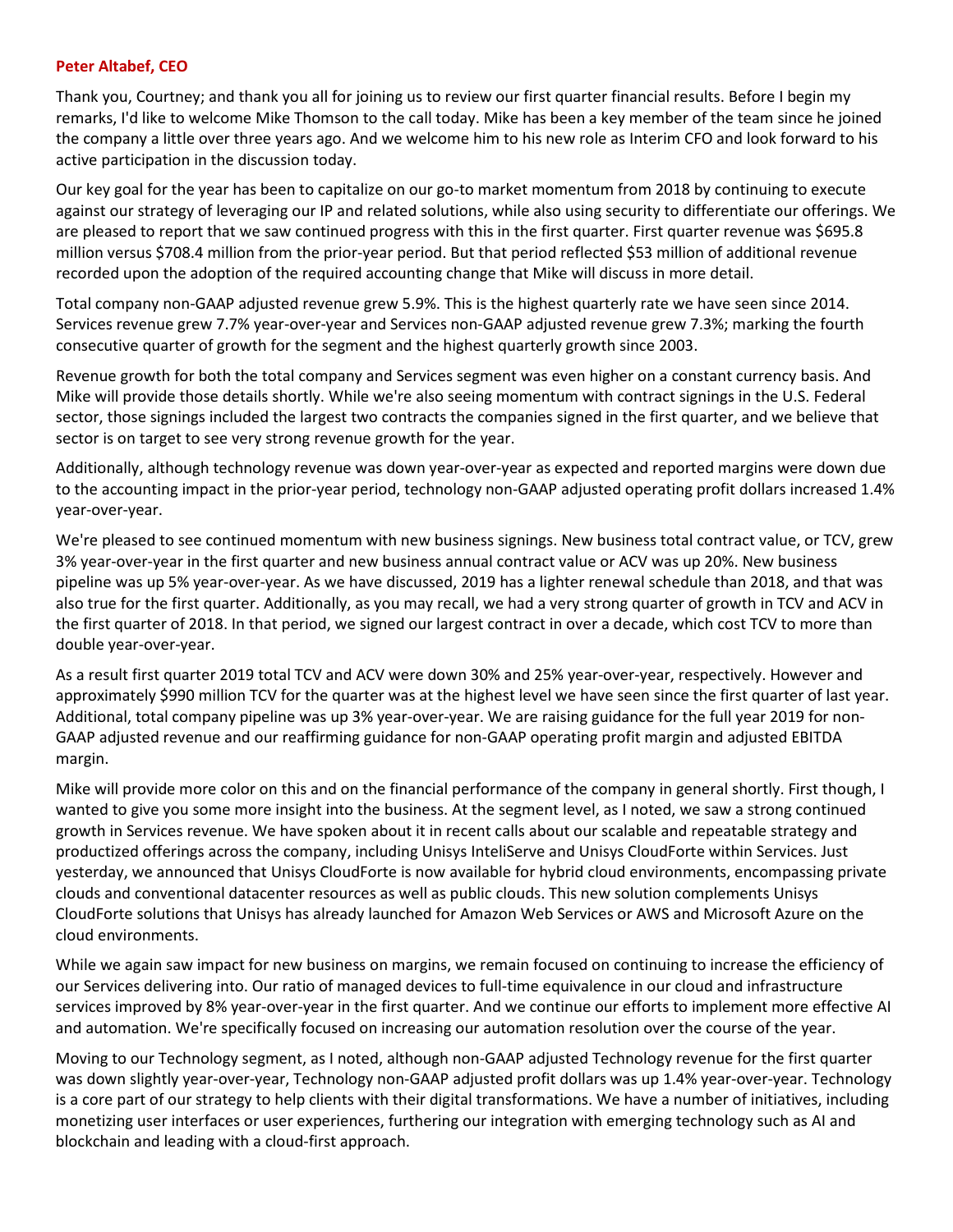As part of our strategy to offer support for modern languages for ClearPath Forward, we completed in the first quarter a technology review for Python with several clients, and we intend to continue to invest in this important area. We also recently won the most innovative project in a company award as a technology and innovation management event in the Netherlands. The award recognizes our work with Nutreco for which we provided a proof-of-concept that combines elements of Stealth, blockchain, the Internet of Things and advanced analytics to provide a highly secure end-to-end seafood supply chain.

Additionally, yesterday for the second consecutive year, Unisys was named as a recipient of the CIO 100 award by IDG. Security continues to be a critical element of our strategy in both Services and Technology, providing standalone revenue opportunities and helping differentiate our broader offerings.

During the first quarter, we launched Unisys managed public key infrastructure, a new service that centrally manages the process by which organizations authenticate users and devices on their networks. We believe this is an important part of our zero trust security model.

We also continue to expand our Stealth portfolio, so it can support the entire digital enterprise. During the first quarter of 2019, we launched Stealth 4.0, which re-features dynamic isolation capabilities to quickly isolate devices or users at the first sign of compromise. In addition to being sold on a standalone basis and being integrated into other Unisys offerings, Stealth 4.0 is also integrated with the LogRhythm security incident and event management system, as well as Palo Alto Networks panorama network security management console.

We also announced yesterday that Stealth has been integrated with Dell EMC Cyber Recovery software to provide enhanced protection to clients' cyber recovery operations. This integrated solution will be available beginning June of 2019. Stealth first quarter revenue grew over 300% year-over-year.

I'll now provide some color on our various sectors. U.S. Federal, as I mentioned earlier, we continue to see encouraging signs of growth in our U.S. Federal business with strong contract signings, including two recent wins, which represented the largest contracts the company signed this quarter and the largest new logo U.S. federal contracts we have signed in recent years. We see some impact from the U.S. Federal government shutdown in the quarter. And as a result, our non-GAAP adjusted revenue for this sector was down 1.7% year-over-year.

However, we do not expect this to have a material impact on our full-year results. TCV for U.S. Federal was up 23% yearover-year in the first quarter, which brought total U.S. Federal TCV signed over the last 15 months to \$1.75 billion as of March 31, 2019. Total funded backlog for this sector was also up 43% year-over-year in the quarter. Based on this and our overall view of the business, we expect U.S. Federal to see revenue growth in the mid to high-teens in 2019, all of which is organic.

Regarding the two large contracts I mentioned, Unisys was selected by the U.S. Air Force to help the Air Force consolidate multiple service desks with varying tool assets into a single environment with a cloud-based ITSM and enduser device management solution that will automate security to ensure end-user devices comply with security rules before they can connect to Air Force networks.

Additionally, during the quarter, a team of contractors that includes Unisys was selected to support a contract with a U.S. Federal cabinet level agency. As part of the team, Unisys will be working with the departments, CIO and Staff to transform legacy operations into a modernized workforce, including the adoption of cloud technologies. Unisys will play a key role in delivering end-user services as well as working with other team members to deliver cyber security services.

In our public sector, non-GAAP adjusted revenue was up 1.7% year-over-year, supported by strong growth in Services as a number of the large new deal we signed last year have begun generating revenue. In the first quarter, we also expanded an existing U.S. state agency relationship to include additional cloud migration work. Our commercial sector had non-GAAP adjusted revenue growth of 5.2% year-over-year, supported by strong growth in Services. During the first quarter, we signed a contract to provide Unisys Stealth Security Software to a leading U.S.-based international retailer to help produce its attack surface considerably, while also helping them comply with various regulatory requirements such as GDPR across more than 11,000 locations worldwide.

Unisys also expanded its relationship with a leading global agriculture and specialty products provider to include Unisys Stealth Security Software to isolate critical process systems from the corporate network, protecting sensitive data from threats or unauthorized use.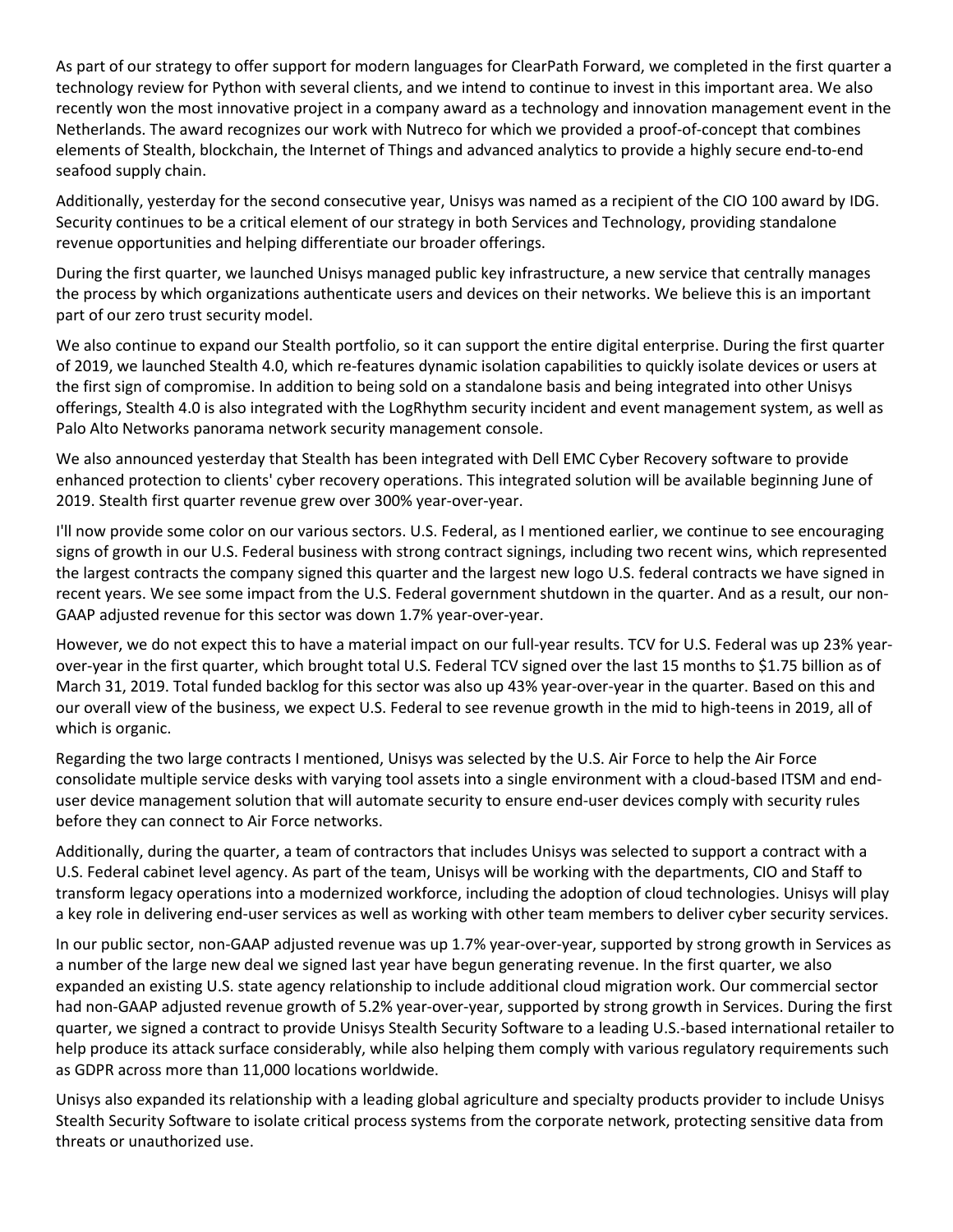And in Financial Services, our non-GAAP adjusted revenue grew 18.5% year-over-year. During the quarter, Unisys signed a renewed and expanded contract with a Brazilian Bank for the client to move to a new ClearPath Forward solution. This new environment will enable the bank to process loans faster and provide a better experience to their customers.

And last week, we announced the availability of the latest version of our Elevate omnichannel banking software platform, which enables banks to adopt an open banking approach. Open banking allows financial institutions to share data with other organizations and easily access third-party applications and services that they can then offer to customers to personalize and improve the banking experience.

So in conclusion, we're excited that our go-to-market momentum that we saw last year is continuing in 2019 and driving strong revenue growth in our Services business. We are continuing to focus on the profitability of this new Services revenue and in the Services segment in general, and look forward to the new business contributing more to the bottom line over the course of the year and in the future.

Mike will now provide more color on our financial performance. Mike?

### **Mike Thomson, CFO**

Thank you, Peter, and good afternoon, everyone, and thank you for joining us today to discuss our first quarter results. In my comments, I will discuss both GAAP and non-GAAP results and provide color for our key business drivers. As a reminder and as previously discussed, in 2018, we recognized an additional \$53 million of technology revenue upon the initial adoption of ASC 606 in the first quarter of 2018, which we've consistently excluded from our non-GAAP results.

The recognition of this revenue not only increased total company and technology GAAP revenue, but flowed through to all other GAAP operating profit metrics, including total company and technology gross margin and operating profit margin as well as total company EPS. But again, we've consistently excluded the impact from our non-GAAP results.

In the first quarter of 2018, the initial adoption of ASC 606 had a positive impact of 1,700 basis points and 2,480 basis points on Technology growth and operating profit margin respectively, and 700 basis points on total company operating profit margin. Additionally, as we previously discussed, 2018 revenue benefited from reimbursement of restructuring expenses at our check-processing joint venture, which continued during first quarter of 2019. These 2018 and 2019 benefits are excluded from non-GAAP results.

Please turn to slide 7, which shows some of the key financial takeaways and I'll provide additional details throughout the rest of this discussion. We were pleased to see continued momentum on the go-to-market front for the total company and for Services, as well as higher Technology contribution to margin than anticipated.

GAAP revenue in the first quarter of this year was \$695.8 million versus \$708.4 million in the prior-year period, reflective of the \$53 million ASC 606 impact I just mentioned. However, even with the revenue uplift in the prior year period on a constant currency basis, total company revenue grew 2.3% year-over-year.

Non-GAAP adjusted revenue also grew 5.9%, the highest quarterly growth we've seen since 2014. This revenue growth was helped by many large Services deals that we signed in 2018. Services revenue grew 7.7% year-over year or 11.7% in constant currency.

Non-GAAP adjusted Service revenue grew 7.3%, the fourth consecutive quarter of growth and the highest quarterly growth we've seen in this segment since 2003. Services backlog was stable year-over-year at \$4.7 billion, one of the highest levels we've seen in recent quarters.

As we noted on our year end call, we expected the first quarter of this year to be light for Technology revenue due to the ClearPath Forward renewal schedule. As expected, we saw year-over-year decline in Technology revenue both due to ASC 606 impact of \$53 million and the ClearPath Forward renewal schedule.

Technology revenue was \$83.7 million in the first quarter versus \$139.9 million in the prior-year period, but was only down 3.7% year-over-year on a non-GAAP adjusted basis. Technology operating profit margin was 34.1% in the first quarter of this year versus 54.7% in the prior-year period due to the flow-through impact of ASC 606, which helped Technology operating profit margin by 2480 basis points in the prior-year period.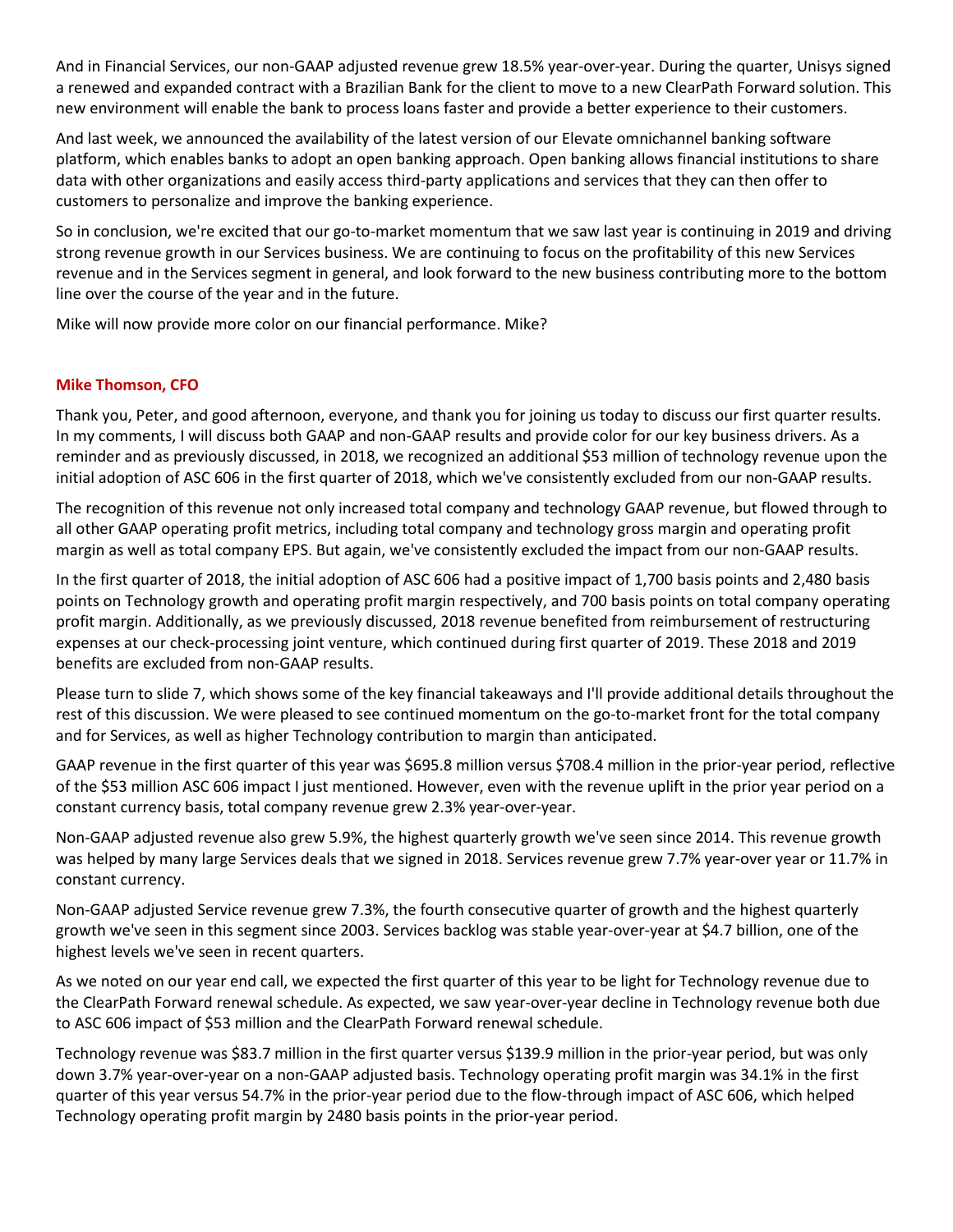However we saw Technology non-GAAP adjusted profit dollars grow 1.4% year-over-year despite the modest decline in Technology non-GAAP adjusted revenue, helped by a higher mix of software versus the prior-year period.

Now turning to slide 8. We've already discussed revenue trends. So I'll move to our first quarter total company operating profit margin, which was 6.2% versus 14.4% in the prior-year period, reflective of non-recurring adjustments acquired by ASC 606, contributing 700 basis points to the operating profit margin in that prior-year period.

On a non-GAAP basis, operating profit margin for the first quarter was down just 80 basis points year-over-year to 6.4% with the decline due mostly to the impact of new business within Services. As we've discussed, while critical to longerterm success for the company, new Services business particularly within managed services can have a short-term impact on margin as the contracts are ramping up.

In the first quarter of 2019, this weighed on Services gross margin by 180 basis points. I would note, however, that in the first quarter, our new business signings had a positive contribution profit on a dollars basis.

Net income margin was negative 2.8% versus 5.7% in the prior-year period with the compare impacted by the nonrecurring adjustment required by ASC 606, which contributed a 680 basis points to net income margin in the prior-year period as well as the effect of 180-basis-point impact of new business on Services gross profit margin in the first quarter of this year.

First quarter adjusted EBITDA margin was 11.9%, down 230 basis points year-over-year, also impacted by new businesses and Services. As you can see, the year-over-year decline in adjusted EBITDA margin is greater than that for non-GAAP operating profit margin due to lower depreciation and amortization in the first quarter of 2019 as compared to the prior-year period.

You can also see that the diluted loss per share for the first quarter 2019 was \$0.38 versus diluted earnings per share of \$0.62 in the prior-year period.

Prior-year period net income included \$47.7 million or \$0.76 diluted share related to the initial adoption of ASC 606. Non-GAAP diluted EPS was \$0.15 versus \$0.19 in the prior-year period, driven by similar factors as non-GAAP operating income.

As we've discussed, Unisys incurs taxes in certain foreign jurisdictions, largely for withholding in income taxes. It's important to remember that while typically the convention is to think about modeling taxes based on net income, for us it tends to be more correlated to international revenue. Historically, this foreign tax expense has been between approximately 3% and 5% of international revenue. The associated cash tax has been somewhat less driven by our ability to utilize tax assets in certain jurisdictions.

As we turn to slides 9 and 10, you can see the revenue trends for quarter by region and by sector. We're pleased that on a non-GAAP basis, we saw all regions grow year-over-year in constant currency with the exception of Latin America, which was impacted by the ClearPath Forward renewal schedule in the period. However, this region did see service revenue growth on a constant currency basis.

Overall, the euro and the Australian dollar weighed most heavily on results as reported in the first quarter. You can see this impact the number shown here with the impact of currency considered, EMEA still showed non-GAAP revenue growth year-on-year. We also saw non-GAAP revenue growth for all sectors in the first quarter. With the exception of U.S. Federal, which Peter provided some color on, given the recent large contract wins and strong backlog growth in that sector that he noted, we're expecting to see revenue growth in the mid-to-high teens from U.S. Federal for the full year 2019.

Please turn to slide 11 for more detail on our segment results. As we noted, first quarter growth in Service revenues was the strongest we've seen since 2003. As expected, we continue to see the impact of new managed services contracts that are in various stages of implementation, weighing on margins. We expect this trend to moderate over the rest of 2019 as the deals we signed in 2018 begin to contribute more to Services margin as the year unfolds.

We maintain our focus on expanding our margins over the longer term, including through continued implementation of automation, improving the cost profile of our labor force and driving further improvements into the real estate portfolio. As we noted on our last call, during the fourth quarter of 2018, we identified several opportunities for improvement in our cost structure, which resulted in a restructuring charge. These actions are expected to yield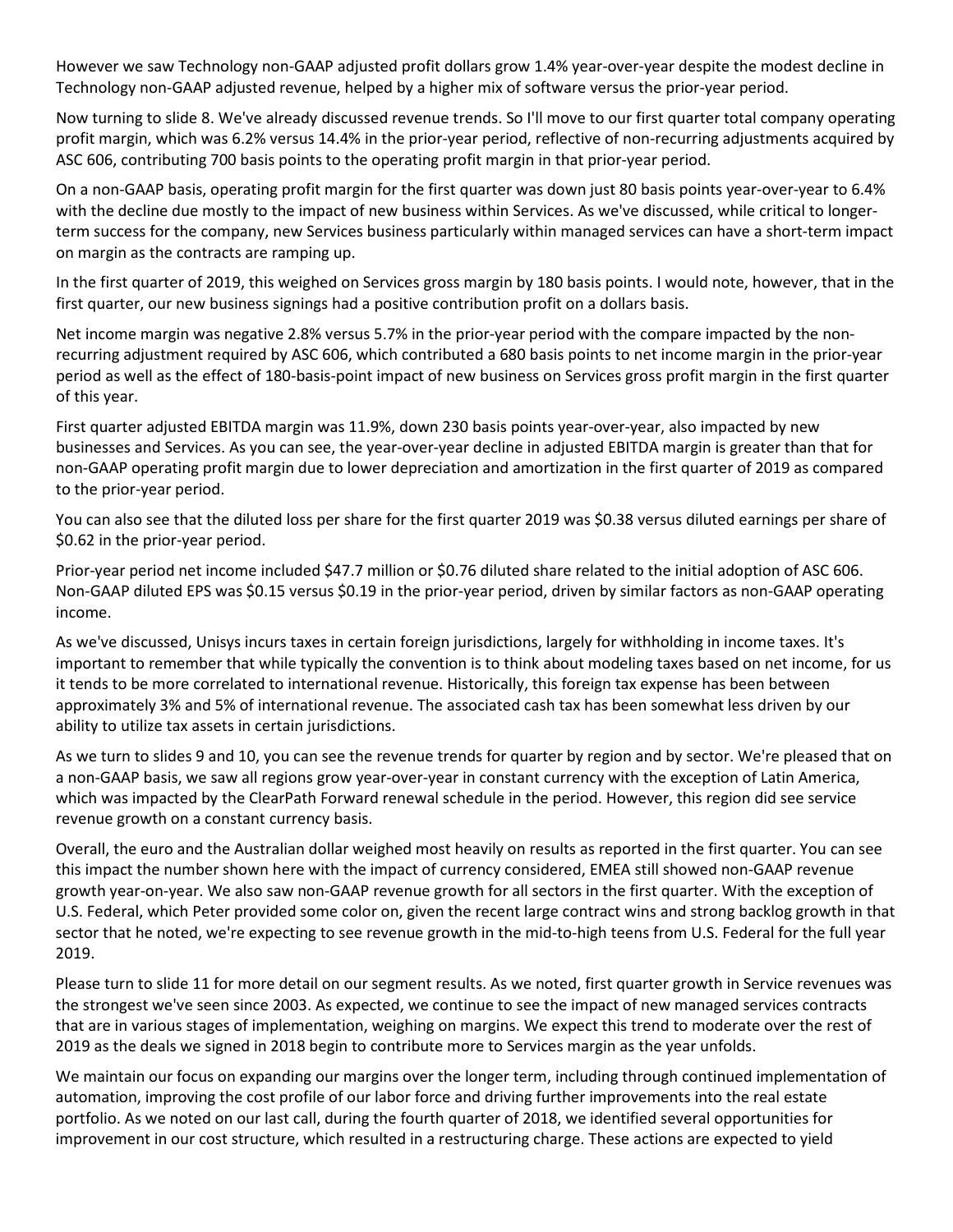annualized cost savings of approximately \$30 million and the majority of the restructuring charges for these actions were taken in the fourth quarter of 2018.

Total restructuring cash payments incurred in this period, which included these initiatives was \$14.3 million. As you may recall, last year we saw significant growth in our Services backlog, which we noted was not necessarily sustainable, nor was it needed to achieve our near-term revenue goals. Specifically, in the first quarter of last year, we saw a 26% growth in Services backlog to one of the highest levels we've seen in recent quarters. And this metric remains stable in the first quarter of 2019 year-over-year at \$4.7 billion.

We view this metric as healthy and believe it positions us well to achieve our near-term goals. Of the \$4.7 billion, we expect approximately \$584 million to convert into Services revenue in the second quarter of this year. I've already covered the revenue and margin trends in Technology for the quarter, so I won't repeat those. As we look to the rest of the year, given our first quarter results, we expect to see first half/second half revenue split of approximately 40% and 60%, which is roughly in line with what we've seen in recent years. We're still expecting 2019 non-GAAP adjusted Technology revenue to be stable year-over-year.

Turning now to slide 12, which provides more detail on EBITDA and cash flow. We've already discussed adjusted EBITDA, but I'll provide a little bit more color on depreciation and amortization. Depreciation was lower year-over-year by \$2.3 million due to the reduced real estate footprint, which is consistent with the strategy that we discussed on our last call with respect to ongoing cost structure improvements.

Amortization was lower by \$4.4 million due to a determination that our ClearPath Forward software has a longer useful life than had previously been assumed. The previous assumed life for this software was three years in effective January 1, 2019; it is now five years. The relevant amortization period has been adjusted accordingly.

While adjusted EBITDA is obviously before these items, they help explain why there is a more significant year-over-year change in adjusted EBITDA than in non-GAAP operating profit margin. I'll now spend some time on cash flow. As you know, the first quarter of the year often results in use of cash in part due to the timing of variable compensation payments. This was true this year with cash used in operations of \$70.4 million versus \$50.2 million in the prior-year period.

This usage was higher year-over-year largely as a result of two factors. First we had the opportunity to benefit from discounted pricing on certain startup costs associated with one of our large public sector contracts that we prepaid those expenses.

Second, operating cash flows was impacted by the collection timing for some large Technology and U.S. Federal contracts that closed late in the quarter. As you know, given the size of many of our contracts timing of collections can have a meaningful impact on quarterly cash flows. For example, there was one large U.S. Federal contract that was signed in the first quarter of this year for which we received cash on April 1 as opposed to March 31.

Adjusted free cash flow was a use of \$95.9 million versus the use of \$50.8 million in the prior-year period. In addition to the operating cash flow items I just described, CapEx increased year-over-year in part as a result of new business that we've signed. As we've mentioned previously, we continue to target a CapEx-light model over time. However, the dollar amount of these requirements will naturally increase as revenue grows. Our target for CapEx intensity remains in the 5.5% to 6.5% of annual revenue range.

The first quarter amount was higher than this due to the seasonality of revenue versus the required CapEx spend, but we're still targeting this range over the near term with a goal of approximately \$170 million for the full year 2019.

I would also note that, as you know, we've updated our pension valuations at the end of each calendar year, including estimated future cash contributions, which impact cash flows in future periods. While we don't intend to formally increase the frequency with which we update these valuations, this year, those calculations were performed following a period of challenging market conditions that saw significant reversals in the early part of 2019.

Given these changes and the impact they would have had on calculations, we wanted to provide some color. The slides we have provided, therefore, have not been updated to reflect these changes as we only update those slides once a year. For this informal update, we've only adjusted for asset returns during the first quarter based on market conditions as of March 31, 2019.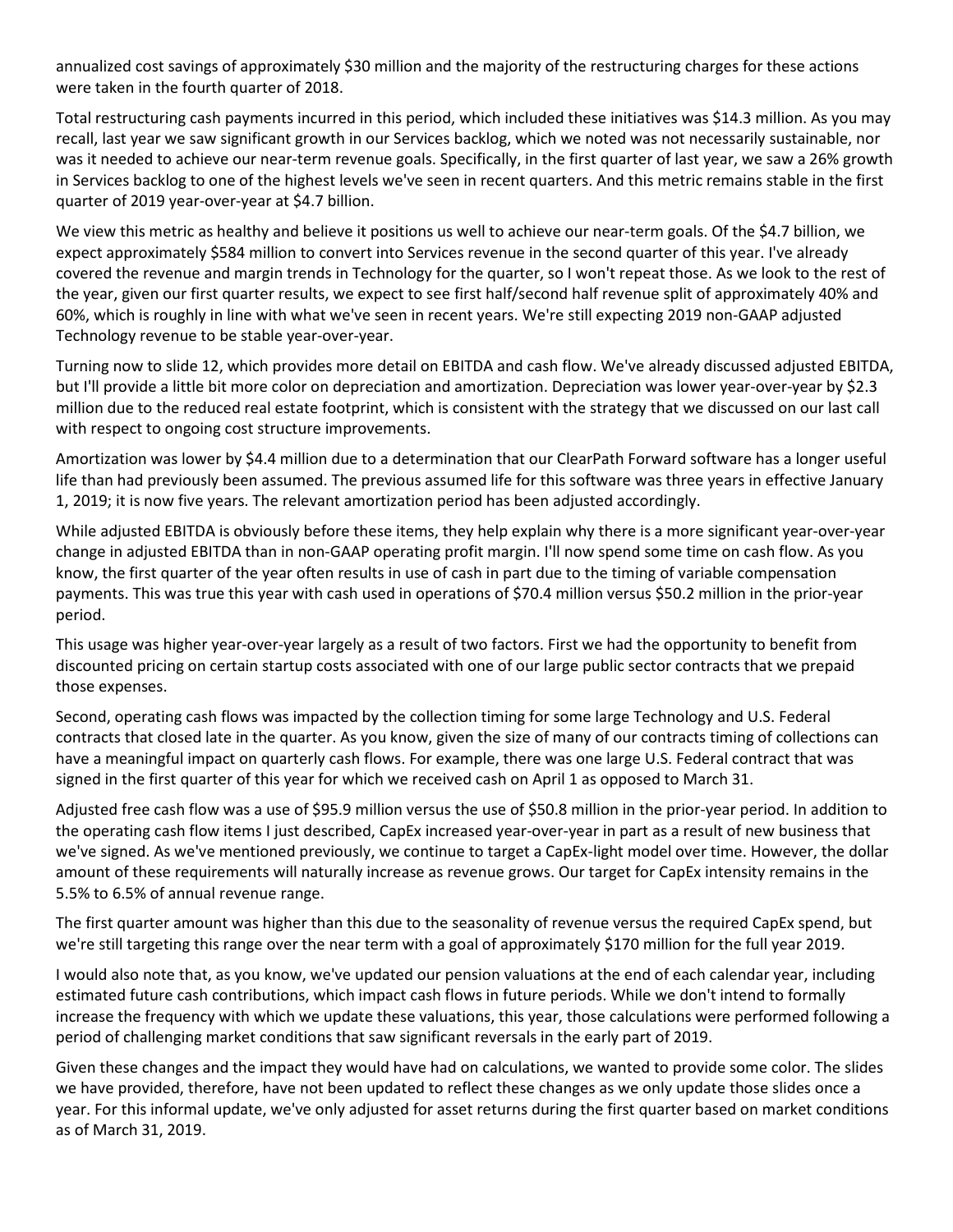Our projected cash contributions for the five years would have been lower than year ended 2018 projections and actually lower than the projections as of year-end 2017. Contribution estimates for the period from 2020 through 2024 would have been lower by approximately \$225 million as of March 31, 2019 compared to the year-end 2018 projections and would have been approximately \$60 million lower versus the year ended 2017 projections.

The \$225 million improvement versus year-end would have a more modest impact on the first four years of the noted period. With the annual improvement increasing each year and approximately half of that benefit coming in the fifth year. Additionally, with respect to the pension deficit although the corporate bond yields that we use for valuation purposes have come down for the first quarter of 2019, strong return on assets have offset this impact. So the combination of those two factors would have also lowered pension deficit by approximately \$50 million versus the year ended amount as calculated at the end of March.

Overall, we're pleased with the start for 2019, including a strong go-to-market momentum. As Peter noted, we're raising guidance for non-GAAP adjusted revenue for the full-year 2019 and we're reaffirming guidance on non-GAAP operating profit margin and adjusted EBITDA margin. For non-GAAP adjusted revenue, we're raising our range from a positive 1% to a positive 4% year-over-year growth to a positive 2% a positive 5% year-over-year growth or \$2.82 billion to \$2.9 billion. For non-GAAP operating profit margin, we are reaffirming our range of 8.25% to 9.25%. And for adjusted EBITDA margin, we are reaffirming our range of 14.4% to 16.0%. The primary reason for increasing our guidance range with respect to non-GAAP adjusted revenue is the strength we've been seeing in new businesses and the revenue it is beginning to contribute.

While we expect this new business to continue having impact on margins in the short term, we still expect to be within the ranges noted for profitability. As we look to the remainder of the year, we maintain a sharp focus on cost controls and operational efficiencies.

# **Question & Answer Section**

**Q – Joe Vafi – Loop Capital Markets LLC:** Hey, guys, good afternoon. Nice to see the Services business momentum. Peter, can you go back to that Brazil deal you were talking about on a ClearPath and that renewal. And how are ClearPath renewals looking in terms of convincing these banks, especially these banks to step up again and maybe a little more color on the thought process of the Brazilian client? And then, I have a follow-up.

**A – Peter Altabef – Unisys Corp.:** Sure. Well, as Mike indicated, we think that the ClearPath business as a whole is relatively stable from 2019 compared to 2018. Renewal cycles vary from year to year and they vary from quarter to quarter because these are dependent on when they come in.

With respect to the Brazilian bank, in particular, we did mention that also in the press release, Joe, so you can get the specific name there, it's really a good example of the way we're approaching the business. So that is a bank that historically has used ClearPath Forward as an operating system for some of its applications, but not for all of its applications. And so what we've done there is, in addition to extending and renewing the license there, we're expanding it, because there are applications that can be put onto ClearPath Forward or ClearPath Forward related applications, they weren't taking advantage of.

So specifically, with respect to loan processing, we've got a bevy of things that banks can do with their core processing. And so we're actually expanding our footprint in that Brazilian bank. That's a little different from, let's say, using Elevate. So most of the ClearPath Forward – what we're talking about in that Brazilian situation is what I call a back-end core banking system. The promise of Elevate, which we just announced a major new release this quarter, is really on the front-end. It's that omnichannel, which really faces the customer.

And the idea behind open banking system, which is our omnichannel approach to banking, is at this point banks really want best of breed. And there are a ton of FinTechs out there that are really putting in some really interesting innovative way. There is an article in the paper this morning, I think you saw that FinTechs are finally striking the core banks.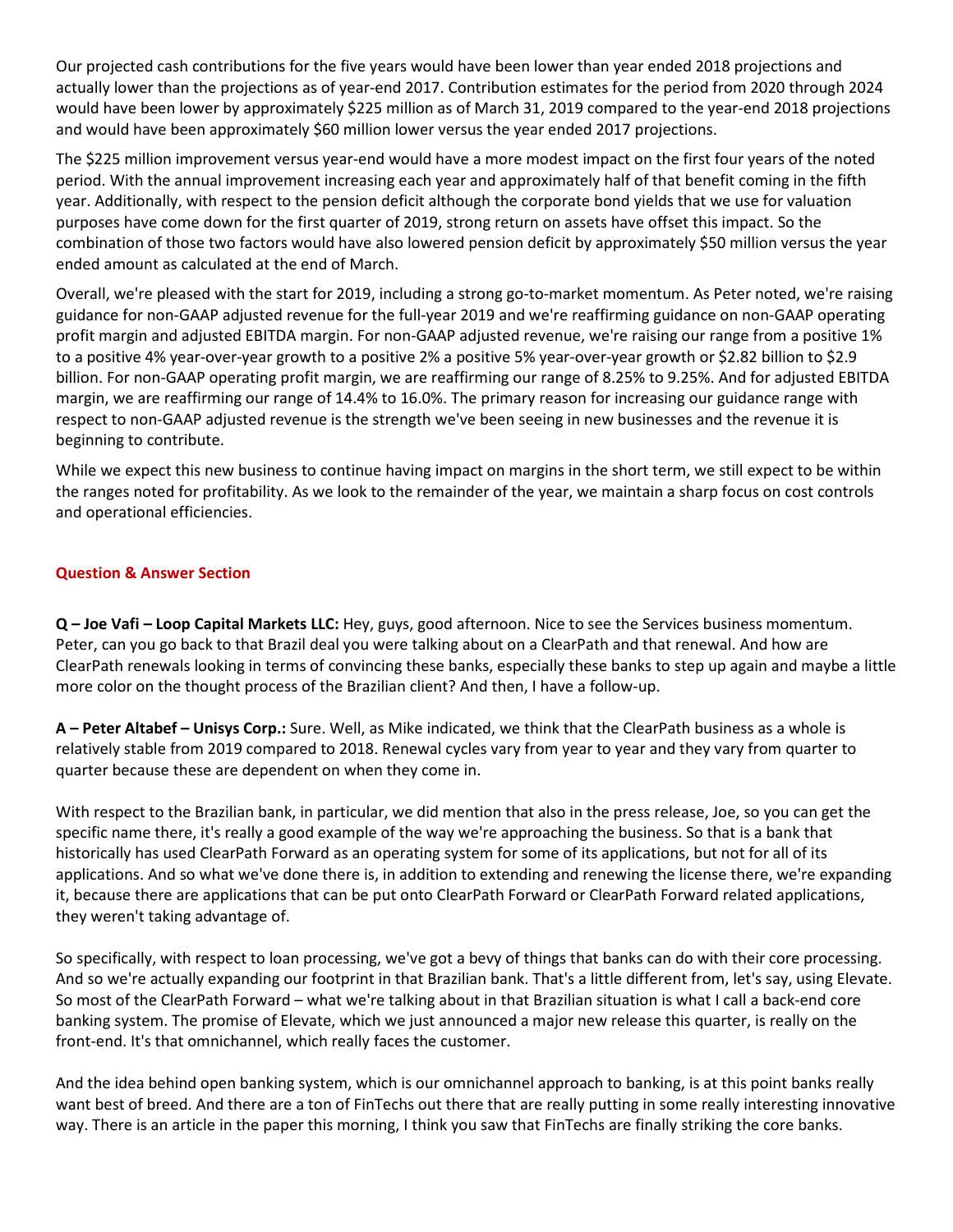Well, by using Elevate, we're allowing banks to take advantage of these FinTech innovations by actually kind of a plugand-play approach. So that's kind of a Yin and Yang, if you will, of our financial sector, which is strengthening the core banking, the kind of behind-the-scenes large processing approach, while also being pretty innovative at allowing people to start doing customer-facing banking, which Unisys historically has not been engaged in.

**Q – Joe Vafi – Loop Capital Markets LLC:** Sure. That's helpful, Peter. And if you kind of – if you looked at that banking and that ClearPath installed base, say, versus a year ago and susceptibility to replacement by, let's call them, other platforms, banks are moving away from ClearPath. How are you thinking of doing on protecting that installed base?

**A – Peter Altabef – Unisys Corp.:** Yeah, Joe, that's a great question. I think we've been pretty consistent for – I joined the company in 2015. And I think we did an evaluation even by the end of 2015. We have a very strong customer base in ClearPath Forward. There is always pricing pressure. In that, we have a very strong renewal rate. That said, we do expect ClearPath Forward licensing revenue to go down marginally year-after-year. The rate of decline has diminished substantially in the several years that I've been here and then Mike has been. But we do still expect that ClearPath Forward licensing revenue to decline somewhat year-over-year.

Now, that is offset in our Technology sector by other licensing revenues such as Stealth licensing revenue, which we expect to increase. If we take a step back and look at ClearPath Forward in its totality, not just the licensing part, but the warranty work and especially the services work we do on top of ClearPath Forward, over the past several years, the entirety of ClearPath Forward revenue has actually been increasing.

When we look at the entirety of ClearPath Forward revenue, we expect that to be relatively stable for certainly the midterm. So it's very strong part of the company. It's an important part of the company. It's not a part of the company we count on as a growth driver.

**Q – Joe Vafi – Loop Capital Markets LLC:** Fair enough. That's good color, Peter. And then, just on Stealth. Is there any updates there in terms of reaching out that product into perhaps larger distribution? It doesn't really seem to be that competitive with firewall, it's kind of complementary. And just wonder if there is any updates that you can potentially provide us there?

**A – Peter Altabef – Unisys Corp.:** Absolutely, Joe. And in fact, I alluded to a few of those in my remarks. Historically, as we think about Stealth, we've thought of it kind of with two legs of the stool. And what you're seeing now is us very assertively adding the third leg. And I'll explain why we're doing it now as well. So the first leg has really been Stealth as a standalone offer either from a license standpoint, or as built into services as a SaaS offering. We have Stealth as kind of a core as well as Stealth identity.

The second leg of the stool is really the way that adding Stealth differentiates our overall offerings. So we have been able to sign a much larger deals. Part of the momentum you're seeing in our TCV and ACV sales is that in addition to an ordinary course world, we're putting Stealth into those bigger deals and it is being a very, very positive differentiator for us. So that's the second leg of the stool.

The third leg of the school is really starting – I want to say last quarter of 2018 on the promise of Stealth 4.0. So Stealth 4.0, which was launched only in the first quarter, actually provides Stealth a much closer to a plug-and play environment. It now plays very well with third parties. So you saw me actually refer to three efforts – more than efforts, I mean, wins for us to expand what I call the distribution type of stuffs.

So we now actively have Stealth engaged in the LogRhythm environment, in the Palo Alto Networks environment, and as of yesterday, in the Dell EMC environment. So these are big deals for us. And we think over time this will really expand that distribution pipe for Stealth. So the question might be why now? And it really is because with Stealth 4.0, we've achieved that close to plug-and-play environment we never had before, it's come an incredible way over the last several years. And in addition to that plug-and-play aspect, or the easier to configure aspect, we've added something called Dynamic Isolation, which is almost taking the idea of Stealth and turning it on its head.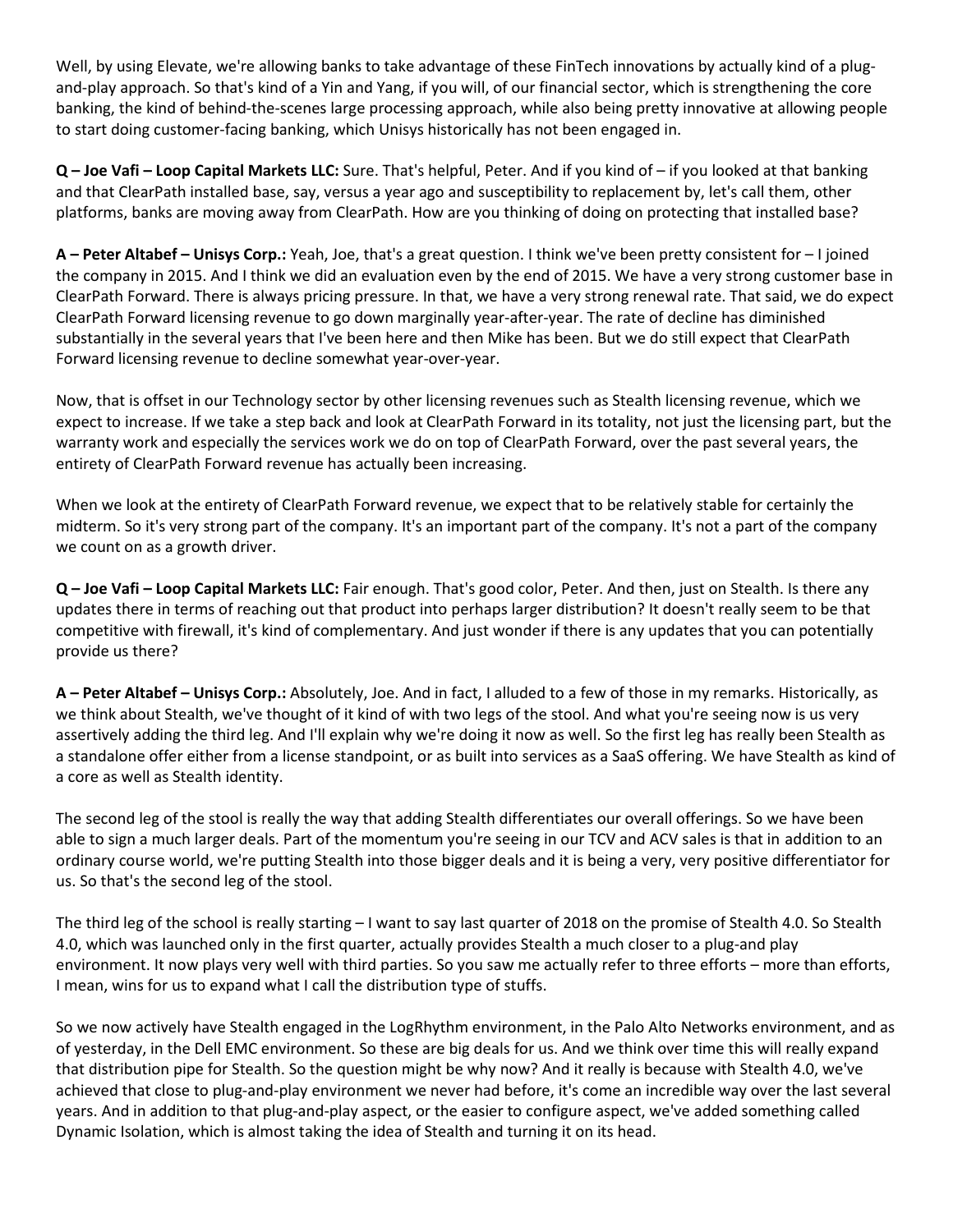When the product was imagined, it was really imagined as a very defensive product. So that we would compartmentalize data, we would compartmentalize assets, we'd really prevent people from getting to assets and really protect crown jewels. So in addition to relying on firewalls, if somebody got through your firewall or if they were already inside your firewall, they could still have access only to bits of data and not all the data that would be of import to that. That's been the premise of Stealth really since day one.

What we've done now is, say, well, that's an interesting premise, but most important to companies is how do they kick people out? How do they stop people from doing damage or rummaging around the network? So the idea behind Dynamic Isolation is to take this community of interest idea, which has always been part of Stealth, was to limit the access to the specific communities that need access to the data to as soon as we identify a bad actor that identification is done through LogRhythm, it's done through Palo Alto. That's what those folks do.

But as soon as they identify a bad actor or now through Dell EMC, we can use Stealth to basically close the door on them and create a community of one. So they [ph] itself (00:45:02) get isolated inside their own little world. So we can lapse the world on them. And the promise of this what makes this so exciting to all these third parties and why people are jumping at this and this distribution pipe is increasing is because this allows the non-affected part of the network to continue to remain operational.

So the idea would be rather than have an incident where you then have to throw away every bit of hardware you have, you can really isolate the damage as soon as you identify the bad, either device or the bad identity of the player, you use Dynamic Isolation to collapse it. That's really a change in the way we've thought about Stealth, and it too becomes effective with the new Version 4.0.

**Q – Joe Vafi – Loop Capital Markets LLC:** That's great. Sounds very, very promising, Peter. That's great. And then maybe, Mike, welcome on-board. Maybe just one quick one. I know you're not doing cash flow guidance at this point. And I know you're continuing to see good strength and new contract awards that probably have upfront capital requirements. Is this kind of run rate on capital additions and CapEx? Do we kind of expect this cadence for the rest of the year? I know you've got longer term goals, but just trying to get a sense of CapEx over the next few quarters. Thanks.

**A – Mike Thomson – Unisys Corp.:** Thanks, Joe, for the kind words upfront. And I guess, I would say to you that in my remarks we talked about CapEx for the year, and we know we've given that color at year end and we are giving it again that we think the full-year value of CapEx should be in the \$170 million. The CapEx that you saw in Q1 was a little higher, not unexpectedly higher just really due to the kind of cadence in which the revenue or the seasonality of the revenue came into play versus the need on the CapEx.

I did note too that we had some additional spend in Q1 related to some prepaids. So we prepaid some CapEx on a large public deal, so we can get it at a discount, which should further help our margin expansion efforts. And we would expect again with the full-year being at the \$170 million range and our total CapEx to be between 5.5% and 6.5% of total revenue.

**A – Peter Altabef– Unisys Corp.:** And, Joe, if I could just add a little more color to that as well. And Mike has been in the middle of this effort even before he moved into his new role. There is the accounting side of CapEx, there is also the cash implications. And as we saw last year that we were becoming much more successful in signing new business and some of that business was more cash-intensive, in particular the public sector business.

We began to revisit really hard how we were financing some of this CapEx. So again, there is a difference to what goes on your books and what doesn't go on your books. But from a cash standpoint, one of the efforts that we have underway for new deals is to bring in third-party cash financing much earlier in the process, in a much, we think, more energetic way of working with select partners to bring cost of that cash down, and actually going back into some of those existing deals and refinancing some of the deals we sold last year also to increase cash flow.

So in addition to CapEx, we're working really hard on the cash side of that.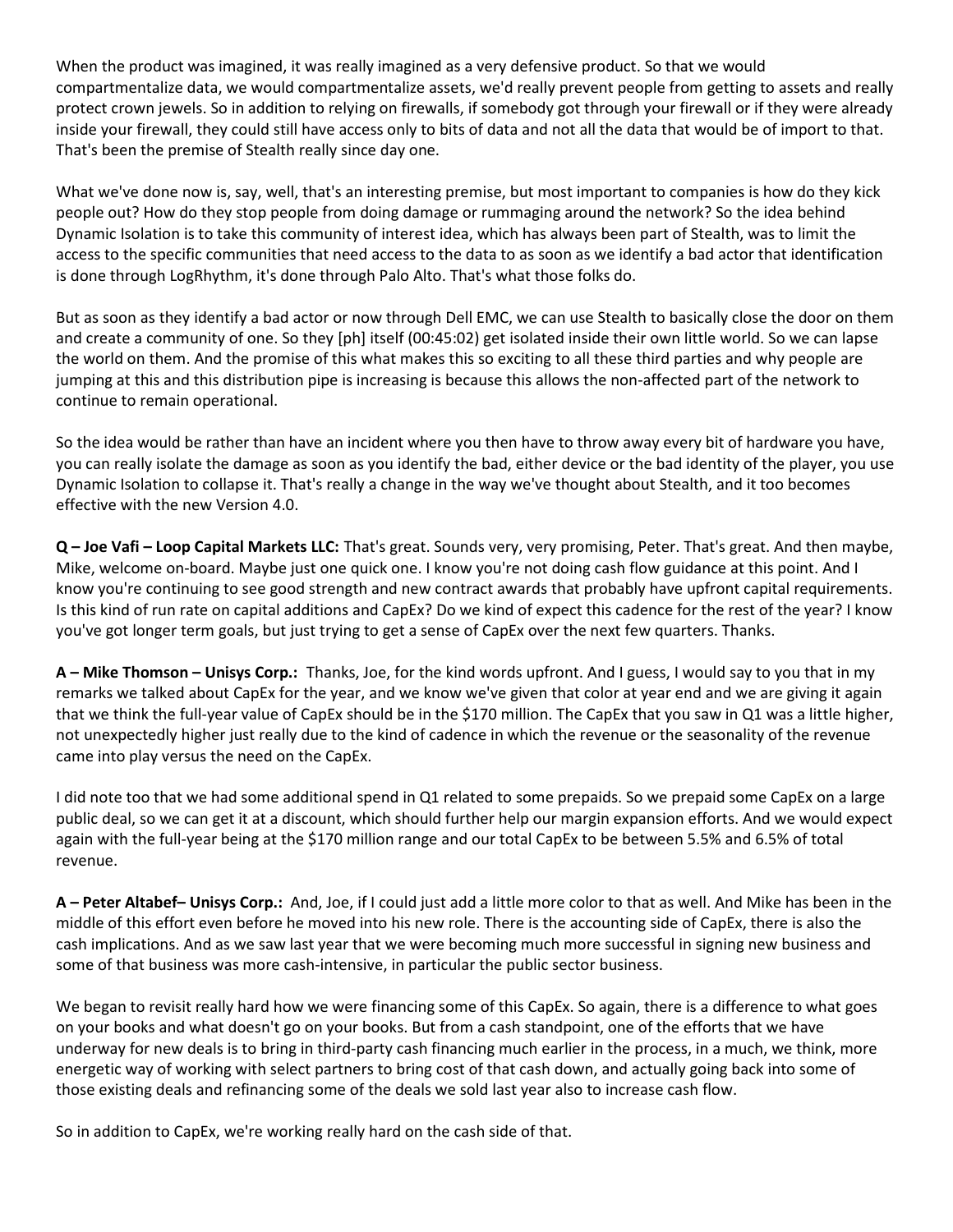**Q – Jon Tanwanteng – CJS Securities, Inc.:** Hi, Peter. Nice quarter. And Mike, congrats on your first one in the CFO seat. My first question is, when can we see the margins of the large products that you've taken on start to normalize and start to be accretive and start to be dilutive to your Services margin profile?

**A – Peter Altabef – Unisys Corp.:** It's a great question. I would say, one, these are staggering, right? So these new contracts are coming in over time. The first ones really came in very, very late in 2017. They came in throughout 2018. As you could see from our contracts, this quarter, we signed almost \$990 million of new stuff this quarter. So one way to look at this, and I think a more effective way is actually looking at it in a staggered way based of when the contracts signed.

Often, you will have contracts that in the first 12 months are frankly dilutive. They don't add anything to profitability. And then sometime in the 12 to 15 to 24 months they get more and more profitable, you would expect to close to profitable run rate by 24 months. And that's not scientific for every one of these, but you'd expect two years into this to be operating close to what you would expect to see, at least as an average profitability over the term.

And then towards the end of the term, it would go above average. But that would counterbalance the below average in the beginning. So it's really more of a contract-by-contract approach rather than it is for – to look at the whole thing [indiscernible] (00:50:58). Now that is ameliorated in the U.S. Federal market, where you don't have as much of a negative in the front or as much of a positive in the back. The U.S. Federal profitability has some variability but not nearly the amount we see in the non-U.S. world.

### Mike?

**A – Mike Thomson– Unisys Corp.:** Yeah, no. I think you hit it spot on, Peter. It's really a matter of time and it's contractspecific and some implementations are more complex than others. And the size of each deal has impact on that as well. So as we noted in our prepared remarks that we think that we'll see some modest recovery throughout the year in expansion into our margin. But I think the timeframes that Peter alluded to are spot on.

**Q – Jon Tanwanteng – CJS Securities, Inc.:** Great. Thanks so much for the color. And just regarding your comments on mid-teens growth in the Federal market for this year, is that all with projects in hand and in the backlog? And are you really seeing that in Q2? Or do you expect to actually win to more projects to get to that rate?

**A – Peter Altabef – Unisys Corp.:** Jon, that's a great question, too. So all of our sectors, whether it's federal, public, commercial or U.S. Federal all have a blend of long-term work and short-term work. And if you go to the Investor Relations snapshot that we show, you can see again I would suggest non-GAAP, because it's the cleanest. But if you go over there, you'll see that of our total revenues 73% of what we call recurring, 15% are non-recurring Services and 12% are Technology, which is really at this point the vast majority that is software licensing.

But that 15% non-recurring is really short-term project. And that short-term project work appears throughout our business, including U.S. Federal. So it'd be wrong to say we have all of that locked and signed, because we do expect and rely on that level of project work. But based off what we've already seen, we would not have given out that mid to upper-teens numbers, if we didn't have confidence in it. The real fly in that ointment would be, if there's some government shutdown before the end of the year or whether there's issues with respect to the federal budget, that's not foreseen and it's not in our estimate. But other than that, we feel good about that range of revenue in U.S. Federal. And again, and that is all organic.

**A – Mike Thomson– Unisys Corp.:** Maybe one thing there, Jon, we're expecting to see that Federal growth start in Q2. So that's how confident we are in those backlog and those signings.

**Q – Jon Tanwanteng – CJS Securities, Inc.:** Great. Appreciate that color. And then finally, just given your 6% growth in Q1 and your 2% to 5% guidance for the year, are you expecting any slowdowns or just difficult comps coming up, is there any reason why you're a little bit more conservative given the run rate you've achieved in Q1 even with the Federal slowdown?